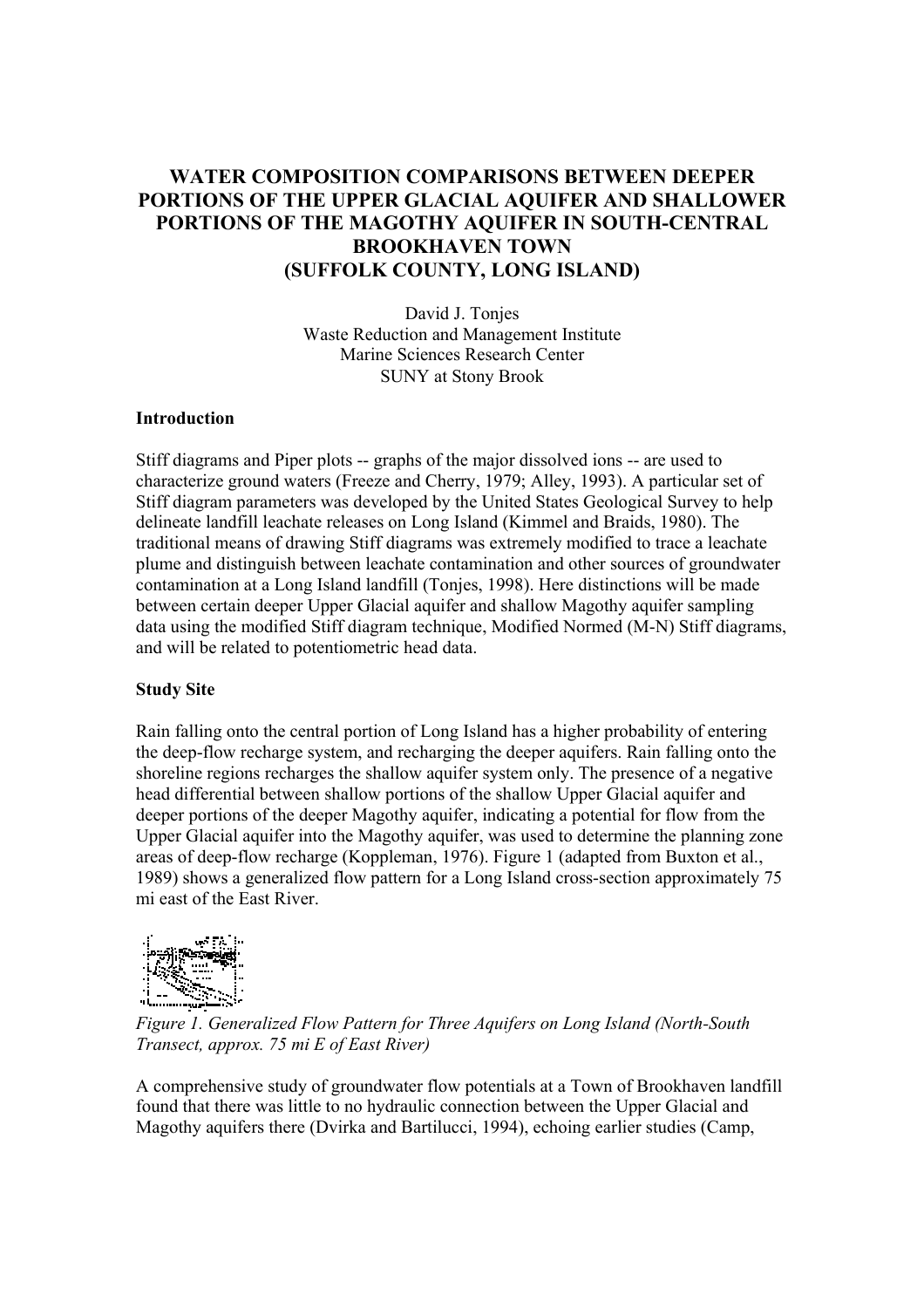Dresser, and McKee, 1985; Gerraughty and Miller, 1985; New York State Environmental Facilities Corporation, 1986; Wexler and Maus, 1988), although others disagreed (Vorheis, 1986; Duggan, 1995). The Town maintains and monitors groundwater monitoring wells in the vicinity of the landfill. The wells in the monitoring network were often constructed in multi-well clusters, with the screens of each well set at different depths below the water table. Four well clusters include wells screened in both the Upper Glacial aquifer and the Magothy aquifer. Another well cluster contains wells screened in the Upper Glacial aquifer and a piezometer screened in the confining layer between the aquifers. Two other well clusters contain wells screened in the Upper Glacial aquifer and wells apparently screened in the confining layer. The evidence that these wells are screened in the confining layer is drawdown (30 ft or more) under a pumping rate of 1.5 gal  $min^{-1}$ , and grey-black silts in the well evacuation water (Tonies, 1998).



*Figure 2. Potentiometric Head Differences (in ft) (Magothy Aquifer to Upper Glacial Aquifer, Table 1), and Sampled Well Locations (U1 = MW5-D; U2 = MW6-D; U3 =*  $\overline{M}W3-D$ ;  $U-4 = MW2-D$ ;  $U-5 = MW8-D$ ;  $U-6 = MW12-D$ ;  $M-1 = 72812M$ ;  $M-2 =$ *72813M; M-3 = 72151M; D-1 = 98439; and D-2 = 98435)*

### **Head Differentials**

Potentiometric head differences between the shallowest Upper Glacial aquifer well and the Magothy aquifer and the confining layer wells were found (Table 1). The mean differences were mapped (Figure 2), showing a transition from potential discharge from the Upper Glacial aquifer into the Magothy aquifer to potential discharge from the Magothy aquifer to the Upper Glacial aquifer.

*Table 1. Head differences (in ft) between Magothy aquifer and confining layer wells and shallow Upper Glacial aquifer wells. Data from 1982 (but most data 1992 - 1998); quarterly averages compiled to minimize bias from uneven distributions; quarterly data averaged to single datum.*

| Well Pair           | Quarter        | Count                | Mean Head<br>Difference                             |
|---------------------|----------------|----------------------|-----------------------------------------------------|
| $MW2-S$<br>$MW11-M$ | 2<br>3<br>Mean | 15<br>20<br>23<br>22 | $-0.36$<br>$-0.52$<br>$-0.52$<br>$-0.46$<br>$-0.46$ |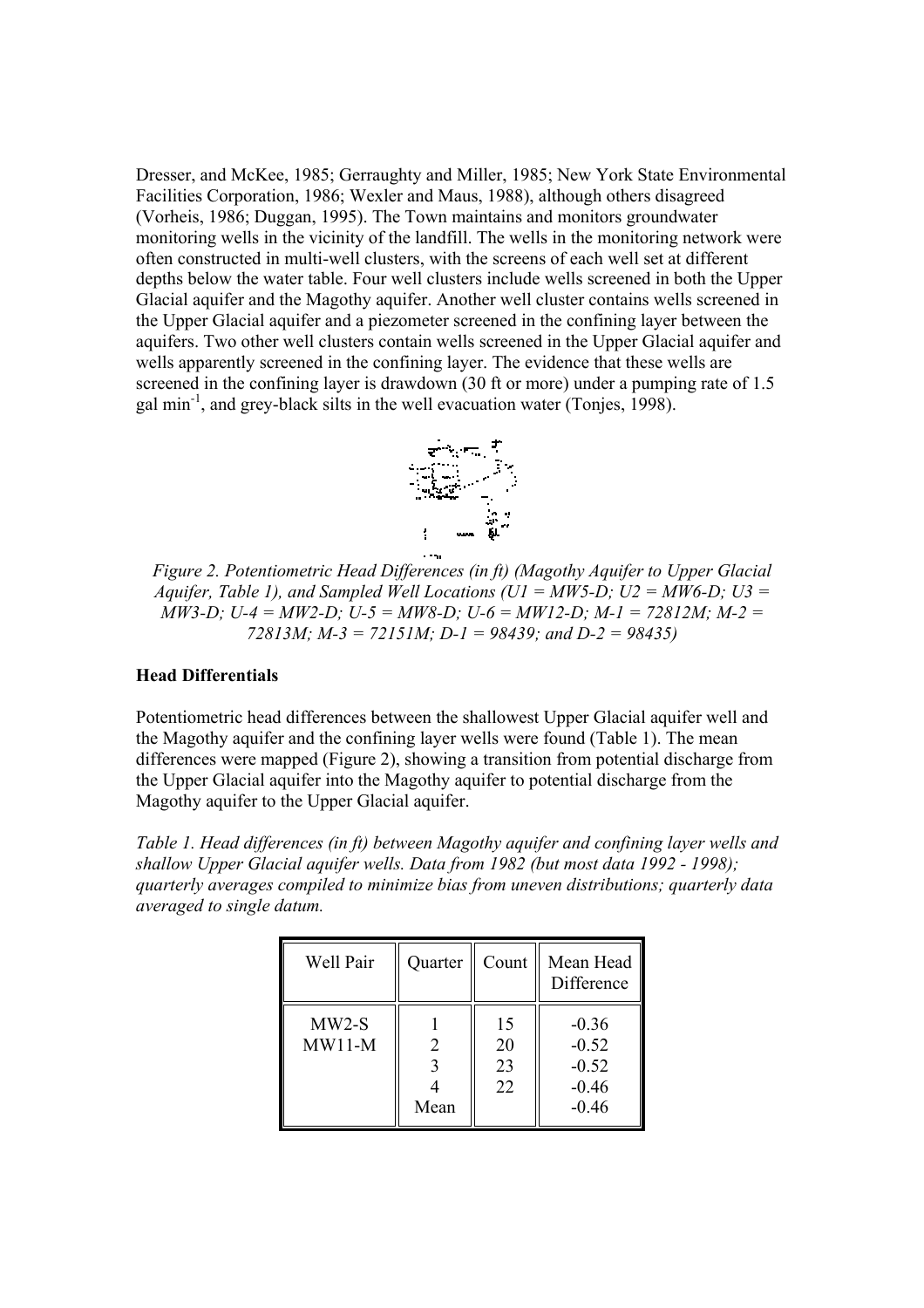| $MW10-S$<br>$PZ-2*$     | $\mathbf{1}$<br>$\overline{c}$<br>$\overline{3}$<br>$\overline{4}$<br>Mean          | 17<br>18<br>24<br>23                         | $-0.03$<br>$-0.05$<br>$-0.06$<br>$-0.06$<br>$-0.05$ |
|-------------------------|-------------------------------------------------------------------------------------|----------------------------------------------|-----------------------------------------------------|
| 3529-45**<br>72812M-198 | $\mathbf{1}$<br>$\overline{c}$<br>$\overline{3}$<br>$\overline{4}$<br>Mean          | $\overline{4}$<br>6<br>17<br>14              | $-0.30$<br>$-0.42$<br>$-0.27$<br>$-0.29$<br>$-0.32$ |
| 73760-65<br>72813M-219  | $\mathbf{1}$<br>$\overline{2}$<br>$\overline{3}$<br>$\overline{4}$<br>Mean          | 8<br>9<br>18<br>15                           | $-0.07$<br>$-0.17$<br>$-0.08$<br>0.00<br>$-0.08$    |
| 72827-14<br>95310-142*  | $\mathbf{1}$<br>$\overline{2}$<br>$\overline{\mathbf{3}}$<br>$\overline{4}$<br>Mean | 5<br>$\overline{7}$<br>12<br>12              | 0.12<br>0.16<br>0.14<br>0.11<br>0.13                |
| 95323-35<br>72151M-164  | $\mathbf{1}$<br>$\overline{c}$<br>$\overline{3}$<br>$\overline{4}$<br>Mean          | $\overline{4}$<br>$\overline{7}$<br>13<br>13 | 3.54<br>3.16<br>3.44<br>3.42<br>3.39                |
| 96201-75<br>96202-148*  | $\mathbf{1}$<br>$\frac{2}{3}$<br>$\overline{4}$<br>Mean                             | $\overline{4}$<br>$\overline{7}$<br>11<br>11 | 5.07<br>5.35<br>4.68<br>4.71<br>4.95                |

\* = well screened in confining layer

 $** = 3529$  is 195 ft downgradient from 72812M;

water level data were adjusted by +0.29 ft (195 ft x 1.5 x 10<sup>-3</sup> ft/ft -- the calculated Upper Glacial aquifer head gradient near Cell 5 for June 1998)

# **Hypothesis**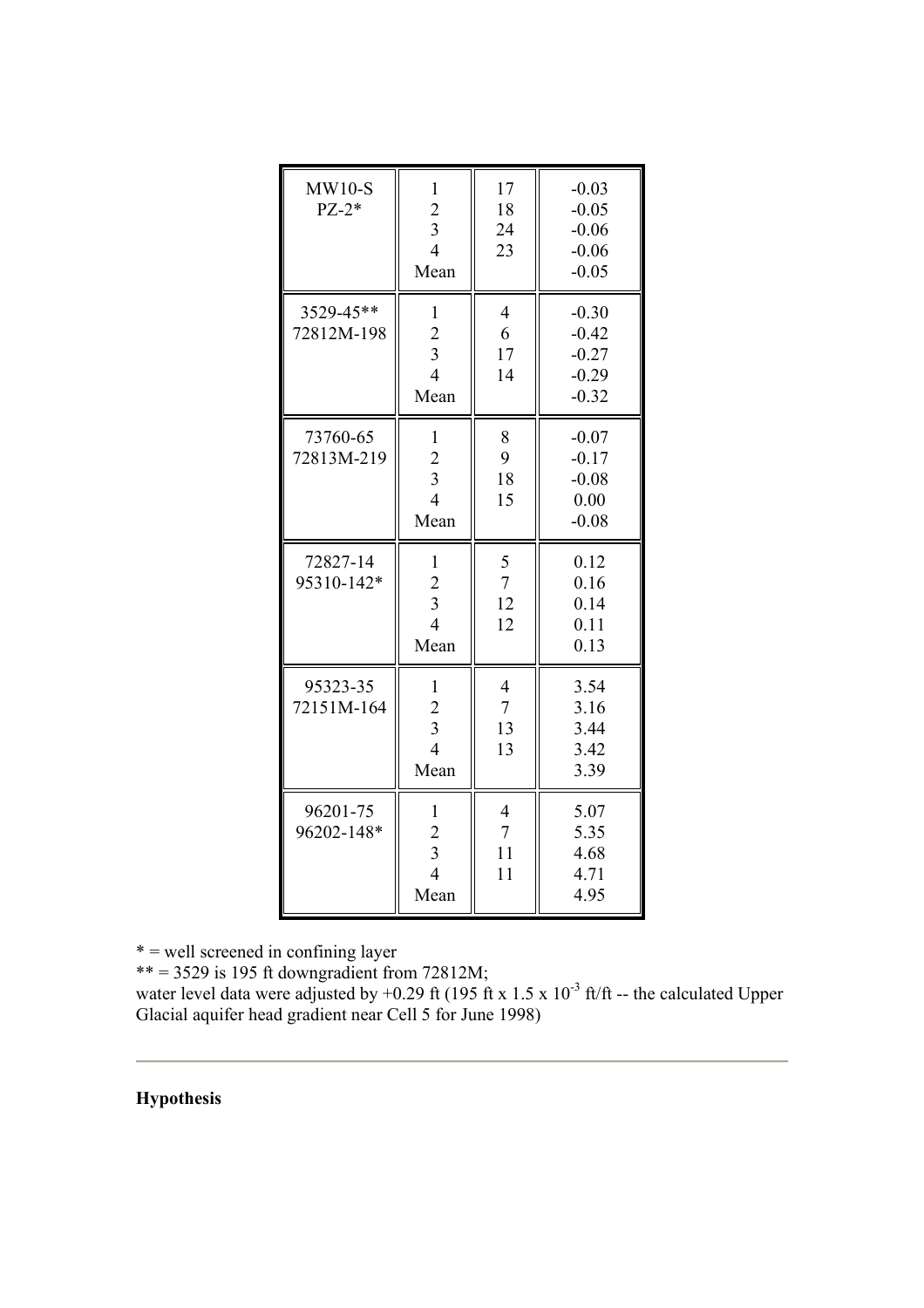If ground water discharges from the Upper Glacial aquifer into the Magothy aquifer in the northern (upgradient) part of this well network, then the composition of deeper Upper Glacial aquifer ground water would influence the composition of shallower Magothy aquifer ground water. And, if Magothy aquifer ground water discharges into the Upper Glacial aquifer in the southern (downgradient) part, then the composition of the shallower Magothy aquifer ground water would influence the composition of the deeper Upper Glacial aquifer ground water.

## **M-N Stiff Diagrams**

The M-N Stiff diagrams can test this hypothesis. Stiff diagrams are normally drawn using the milliequivalent (meq.) values for the selected major ions, and plotting cations versus anions around a central axis. M-N Stiff diagrams are different, in that the meq. values are divided by the sum of the meq. values, normalizing the parameter measures. Each diagram is drawn in a standardized space, bounded by the largest parameter. This permits quick subjective comparisions of the shapes of the diagrams, and eliminates dilution as a confounding factor. The method is thus appropriate for tracing plumes (Tonjes, 1998).

Studies of shape similarity and differences suggest relations between the diagram shapes can be displayed by using the parameters to map each into an eight-dimensional space (Attali and Montanvert, 1997) and using an appropriate means of reducing the dimensionality. Those shapes that are similar will plot close together in eight-space, and those that are different should not. The distances between points in a two- or threedimensional representation of the data should adequately represent the similarity and differences in shapes if the dimensional reduction technique chosen accounts for the eight-space data variability well (Schau, 1992; Jahne, 1993). Those diagrams like each other should plot together, and those that are different should not.

## **Water Composition Analyses**

Six upgradient wells, screened in the deepest portion of the Upper Glacial aquifer (100 ft or more below the water table), were sampled 106 times (1992 - 1998). Two downgradient wells, screened 100 ft or more below the water table, were sampled 14 times (1990 - 1998). Three shallow Magothy aquifer wells (screened 160 - 185 ft below the water table) were sampled 29 times (1982 - 1998). Well locations are shown on Figure 2.

The M-N Stiff diagram parameter sets were analyzed by Principal Component Analysis (PCA) (Manley, 1986). A two-dimensional portrayal of the distance relations in eightspace accounted for 86% of the eight-space data variability. Outlier points were identified by this process, and six samples were excluded (Table 2). Figure 3 represents the edited PCA graph.

 *Table 2. Discussion of outlier points identified in original PCA graph, based on sampling data.*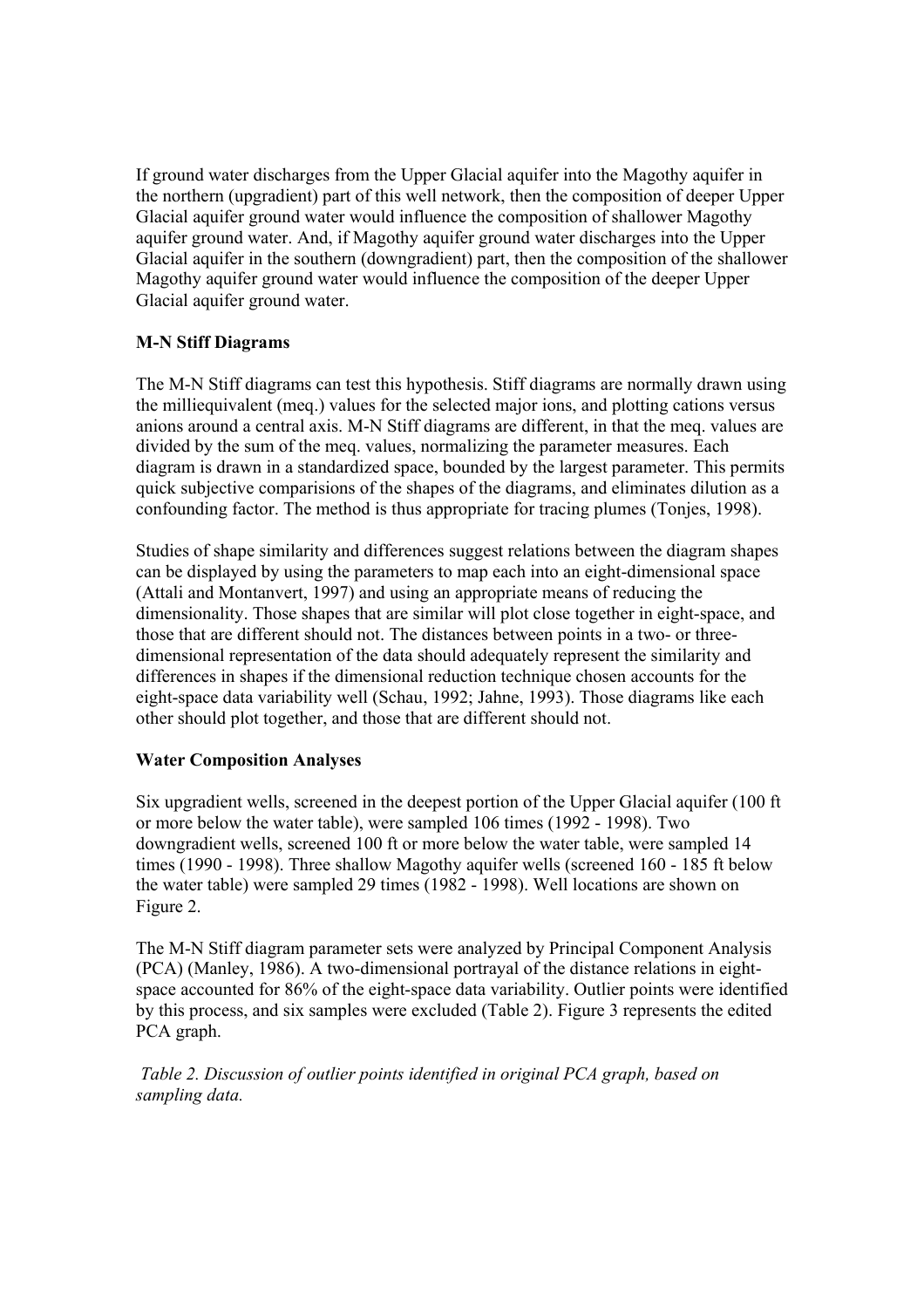| Outlier<br>Identification | Discussion                                                               |
|---------------------------|--------------------------------------------------------------------------|
| MW6-D, Apr.               | $[TDS] = 331$ mg/l; [nitrate] = 10.2 mg/l; mean [nitrate] (all UPG       |
| 1997                      | wells) = $4.08 +/- 1.66$ mg/l; therefore, outlier                        |
| MW8-D, Sep.               | Comparision of metals data with MW8-S indicates probable                 |
| 1995                      | mislabelled bottles; therefore, outlier                                  |
| $MW8-D$ , Aug.            | $[TDS] = 249$ mg/l; [nitrate] = 6.4 mg/l; mean [nitrate] (all UPG        |
| 1997                      | wells) = $4.08 +/- 1.66$ mg/l; not significant variation; not an outlier |
| 98439-122, May            | $pH = 10.35$ ; [alkalinity] = 312 mg/l; next highest [alkalinity] (all   |
| 1991                      | data points) = 54 mg/l; therefore, outlier                               |
| 72151M, Dec. 5,           | [sulfate] = $68 \text{ mg/l}$                                            |
| 1995                      | [sulfate] = $51 \text{ mg/l}$                                            |
| 98435, Dec. 5,            | all samples this date [sulfate] order of magnitude > others samples      |
| 1995                      | from same wells; lab. reported no analytical problems; but, outliers     |
| 72812M, Sep.              | comparatively high [alkalinity], [TOC], [sulfide]; low [DO],             |
| 1995                      | [sulfate]; suggests organic matter decay; therefore, outlier             |

Upgradient data plot separately from downgradient data. Much of the upgradient data cluster in the upper right-hand corner. The downgradient data is more dispersed. Several of the data points for Magothy well 72812M plot near the upgradient data; the remainder of the Magothy well data plot close to the downgradient data.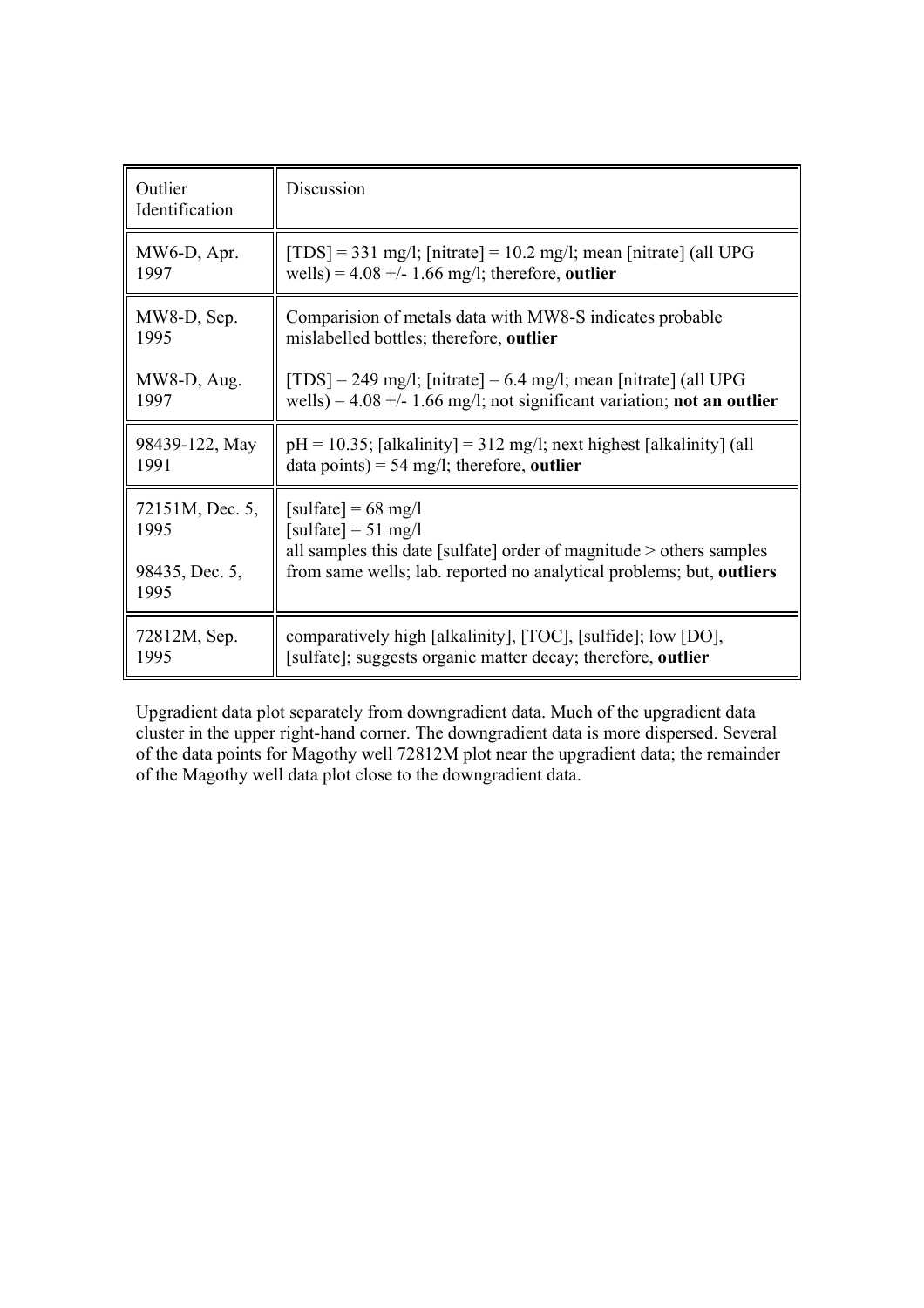

*Figure 3. First Two Axes, PCA of Sample Data (Samples (a) - (f), Figure 4, Located)*

### **Discussion**

Figure 3 suggests the upgradient Upper Glacial aquifer ground water is similar in composition to some of the upgradient shallow Magothy aquifer ground water, as expected if head differentials were driving Upper Glacial aquifer ground water into the Magothy aquifer there. Figure 3 also supports a relationship between shallow Magothy aquifer groundwater and downgradient groundwater composition, as expected if head differentials were driving ground water up through the confining layer.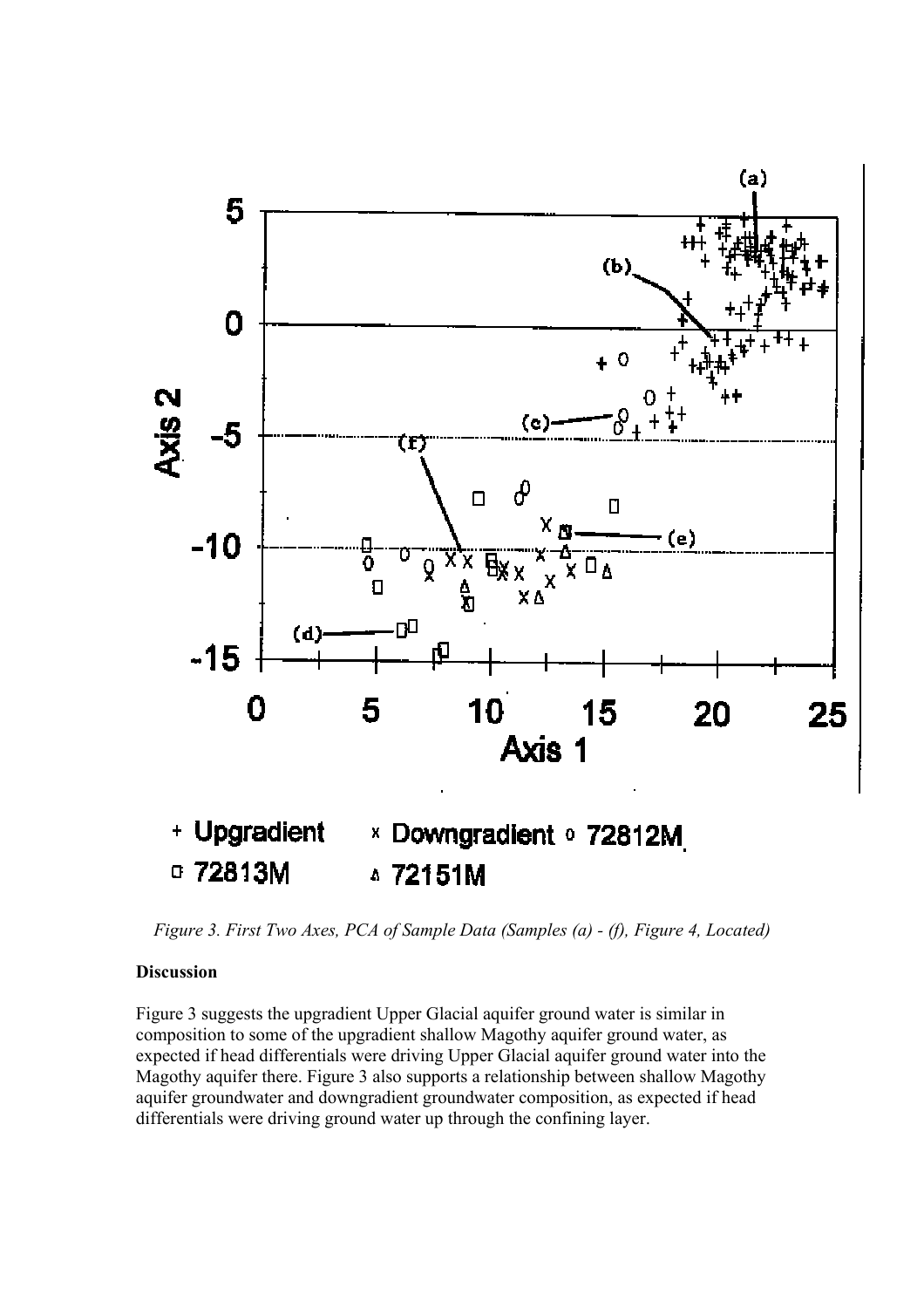Representative M-N Stiff diagrams (Figure 4) show the two deep Upper Glacial aquifer groundwater compositions are different. Statistical comparisions between the two groundwater types (Table 3) show most major ions have higher concentrations upgradient than downgradient. Exceptions include iron, manganese, and bicarbonate data.



Millian 1988<br>Table 3. Means, Standard Deviations and Maximum and Minimum<br>The Glacial values for select parameters at six upgradient and two downgradient Upper Glacial Wells, compared to three Magothy aquifer wells data.

The increase in iron and manganese concentrations can be contrasted to decreases in nitrate and sulfate concentrations. The lack of oxygen in the downgradient samples may be due to biological activity occurring over time. Once oxygen were unavailable as an electron acceptor, organic decomposition would consume nitrate, insoluble manganese and iron would be reduced to soluble forms, and, finally, sulfate would be reduced and consumed. Each reaction generates bicarbonate (Froehlich et al., 1979). The decline in other major ions between the upgradient Upper Glacial aquifer and Magothy aquifer ground waters may result from ions reacting to finer-grained confining layer sediments.



*Figure 4. Selected M-N Stiff Diagrams from Sample Data: (a)MW5-D, 10/24/97; (b) MW10-D, 5/19/93; (c) 72812M, 6/29/98; (d) 72813M, 11/6/97; (e) 72151M, 5/18/94; (f) 5/19/94.*

## **Conclusions**

Clear differences were found between deeper Upper Glacial aquifer ground waters from two locales. Both potentiometric head data and multivariate statistical analysis of geochemical data support flow-paths from the Upper Glacial aquifer into the Magothy aquifer and back to the Upper Glacial aquifer again. This is contrary to earlier reports.

Two implications for the siting of public drinking water wells result. One is drinking water drawn from the Magothy aquifer may contain contaminants found in the Upper Glacial aquifer, if the well is sited at the edge of the Deep-recharge Zones and is screened in the shallower portions of the Magothy aquifer. Secondly, a public water well screened in deeper portions of the Upper Glacial aquifer may produce "Magothy" water (which may be free of anthropogenic contaminants due to greater age), if the well is outside of the Deep-recharge Zones where discharge from the Magothy aquifer may occur.

## **References**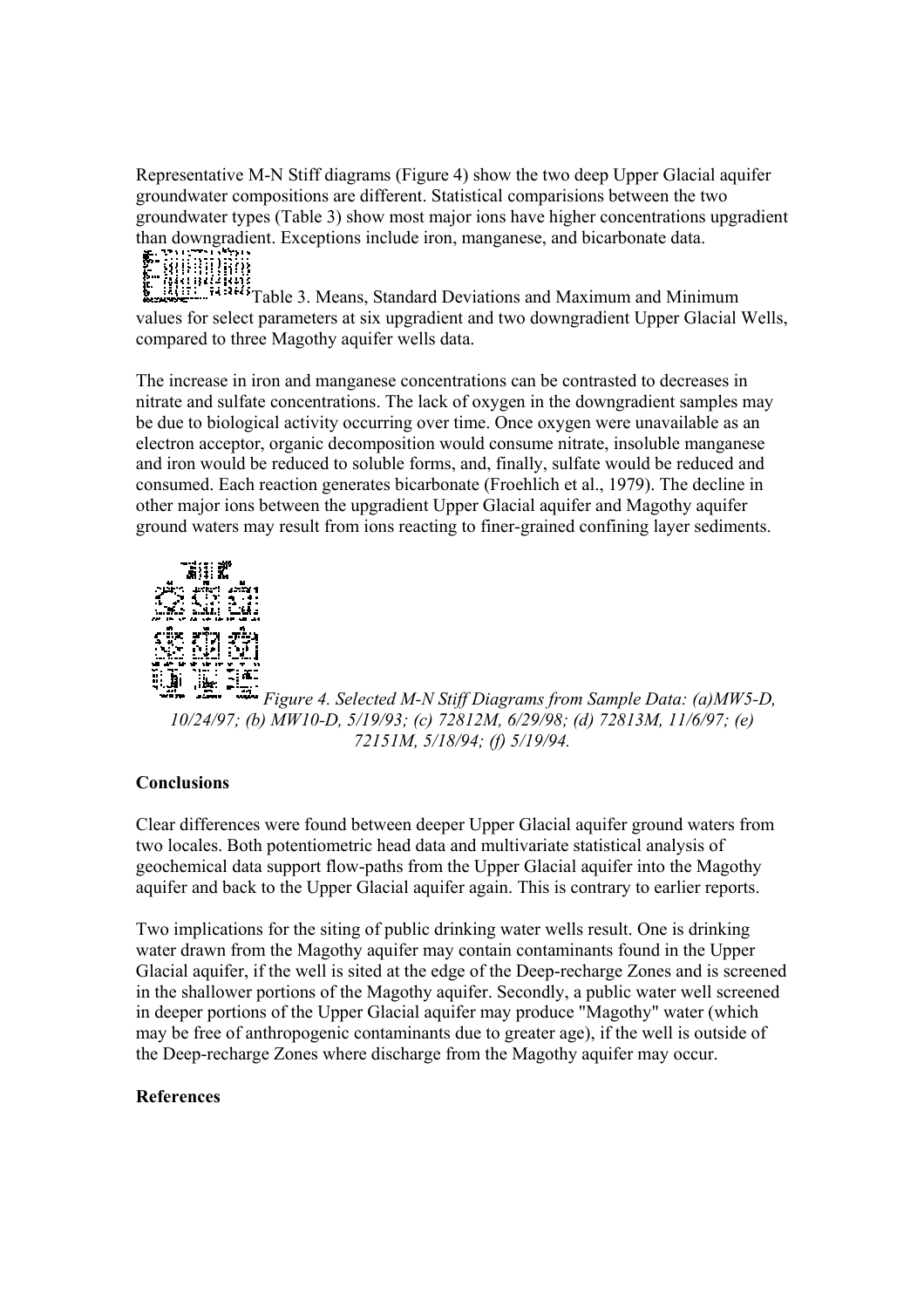Alley, W.M., (1993) Establishing a conceptual framework, in Regional Ground-Water Quality, W.M. Alley, ed. (1993), Van Nostrand Reinhold, New York, NY, pp. 23-62.

Attali, D., and A. Montanvert, (1997) Computing and simplifying 2D and 3D continuous skeletons, Computer Vision and Image Understanding, 67, 261-273.

Buxton, H.T., D.A. Smolensky and P.K. Shernoff, (1989) Hydrogeologic Correlations for Selected Wells on Long Island, New York, Water-Resources Investigation Report 86-4318, USGS, Syosset, NY.

Camp, Dresser and McKee, (1985) Draft Environmental Impact Statement, New York State Environmental Facilities Corporation, Long Island Regional Ashfill, Camp, Dresser and McKee, New York, NY.

Duggan, B.R., (1995) The Analysis of Organic Contaminants and Hydrogeologic Conditions for Estimating Leachate Migration in the Ground Water at a Local Landfill, Master's Research Report, SUNY at Stony Brook.

Dvirka and Bartilucci, (1994) Part 360 Hydrogeological Investigation, Town of Brookhaven Landfill Expansion, Cell 5, Part IV (of the Landfill Application), Dvirka and Bartilucci, Syosset, NY.

Freeze, R.A., and J.A. Cherry, (1979) Groundwater, Prentice-Hall, Inc., Englewood, NJ.

Froehlich, P.N., G.P. Klinkhammer, M.L. Bender, N.A. Luedtke, G.R. Heath, D. Cullen, P. Dauphin, D. Hammond, B. Hartman, and V. Maynard, (1979) Early oxidation of organic matter in pelagic sediments of the eastern equatorial Atlantic: suboxic diagenesis, Geochima et Cosmochima Acta, 43, 1075-1090.

Gerraghty and Miller, (1985) Results of Hydrogeologic Site Studies at the Yaphank and Moriches Sites, Gerraghty and Miller, Syosset, NY.

Jahne, B., (1993) Digital Image Processing: Concepts, Algorithms, and Scientific Applications (2nd. Ed.), Springer-Verlag, New York, NY.

Kimmel, G.E., and O.C. Braids, (1980) Leachate Plumes in Ground Water from the Babylon and Islip Landfills, Long Island, New York, United States Geological Survey Professional Paper 1085, USGS, Washington, DC.

Koppleman, L.E., (1978) Long Island Comprehensive Waste Treatment Plan, Nassau-Suffolk Regional Planning Board, Hauppauge, NY.

Manley, B.F.J., (1986) Multivariate Statistics: A Primer, Chapman and Hall, New York, NY.

New York State Environmental Facilities Corporation, (1986) Report to the Governor and Legislature: The Long Island Regional Ashfill Project, NYSEFC, Albany, NY.

Schau, H.C., (1992) Shape recognition with scale and rotation invariance, Optical Engineering, 31, 268- 274.

Tonjes, D.J., (1998) Modified Normed Stiff Diagrams: A New Means of Interpreting Groundwater Sampling Results at Municipal Solid Waste Landfills, Doctoral Dissertation, SUNY at Stony Brook.

Vorheis, C.J., (1986) Discussion of Hydrogeologic Zone Boundaries in the Vicinity of South Yaphank, Long Island, New York, Town of Brookhaven, Medford, New York.